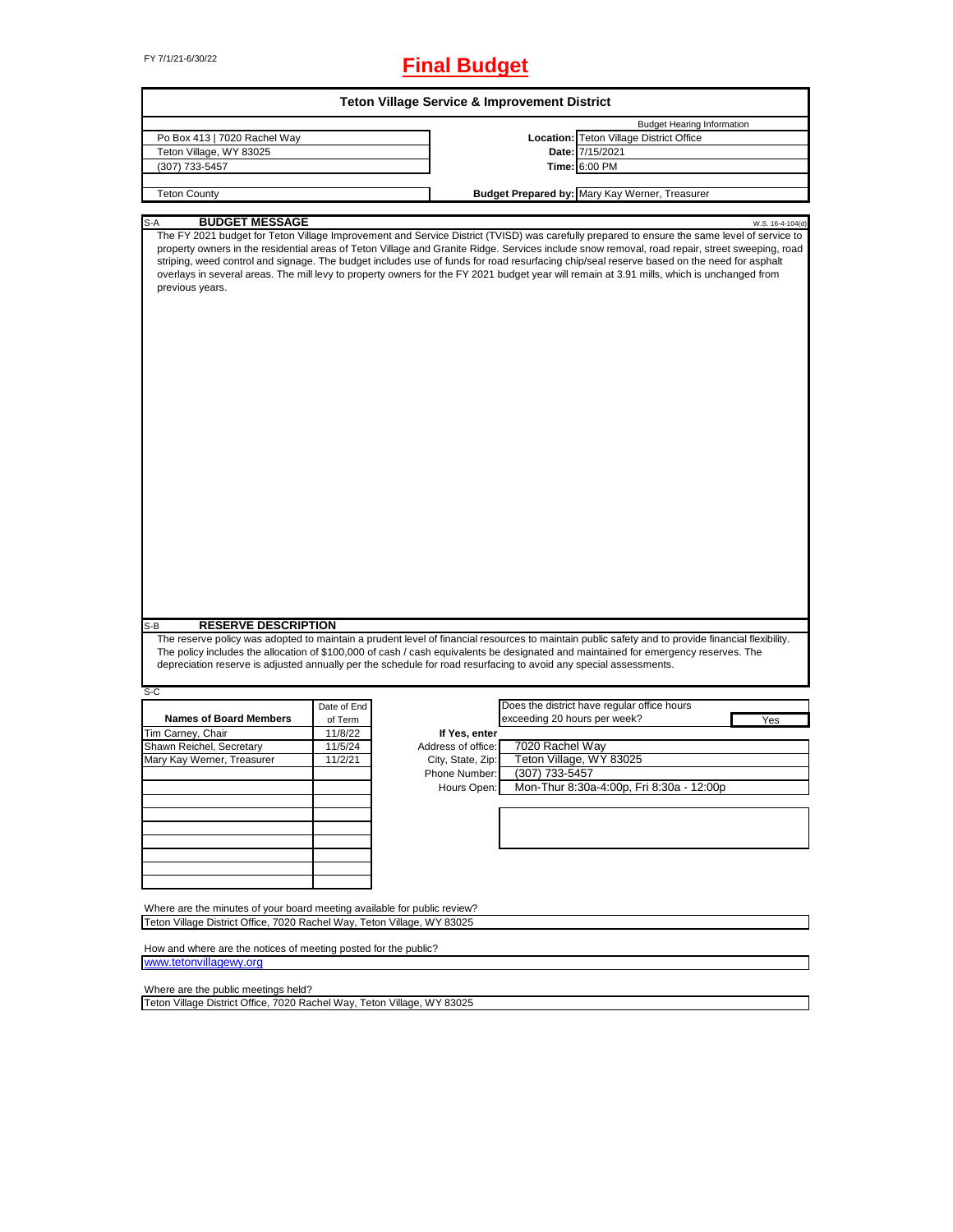### **FINAL BUDGET SUMMARY**

|       | <b>OVERVIEW</b>                                             | 2019-2020<br>Actual | 2020-2021<br>Estimated | 2021-2022<br>Proposed | Final Approval |
|-------|-------------------------------------------------------------|---------------------|------------------------|-----------------------|----------------|
|       |                                                             |                     |                        |                       |                |
| $S-1$ | <b>Total Budgeted Expenditures</b>                          | \$293,887           | \$211,989              | \$471,350             | \$481,350      |
| $S-2$ | <b>Total Principal to Pay on Debt</b>                       | \$0                 | \$0                    | \$0                   | \$0            |
| $S-3$ | <b>Total Change to Restricted Funds</b>                     | \$89,320            | \$255.262              | \$0                   | \$272,373      |
|       |                                                             |                     |                        |                       |                |
| $S-4$ | <b>Total General Fund and Forecasted Revenues Available</b> | \$1,170,335         | \$1,202,150            | \$1,180,449           | \$1,206,718    |
|       |                                                             |                     |                        |                       |                |
| $S-5$ | Amount requested from County Commissioners                  | \$395,347           | \$428.664              | \$489.352             | \$489,321      |
|       |                                                             |                     |                        |                       |                |
| $S-6$ | <b>Additional Funding Needed:</b>                           |                     |                        | \$0                   | \$0            |

|              | <b>REVENUE SUMMARY</b>                       | 2019-2020<br>Actual | 2020-2021<br>Estimated | 2021-2022<br>Proposed | <b>Final Approval</b>                        |
|--------------|----------------------------------------------|---------------------|------------------------|-----------------------|----------------------------------------------|
|              |                                              |                     |                        |                       |                                              |
| $S-7$        | <b>Operating Revenues</b>                    | \$0                 | \$0                    | \$0                   | \$0                                          |
| $S-8$        | Tax levy (From the County Treasurer)         | \$395,347           | \$428,664              | \$489,352             | \$489,321                                    |
| $S-9$        | <b>Government Support</b>                    | \$0                 | \$0                    | \$0                   | \$0                                          |
| $S-10$       | Grants                                       | \$0                 | \$0                    | \$0                   | \$0                                          |
| $S-11$       | Other County Support (Not from Co. Treas.)   | \$0                 | \$0                    | \$0                   | \$0                                          |
| $S-12$       | <b>Miscellaneous</b>                         | \$30,815            | \$29,313               | \$28,102              | \$54,402                                     |
| $S-13$       | <b>Other Forecasted Revenue</b>              | \$0                 | \$0                    | \$0                   | \$0                                          |
| $S-14$       | <b>Total Revenue</b>                         | \$426,162           | \$457,977              | \$517.454             | \$543,723                                    |
|              | FY 7/1/21-6/30/22                            |                     |                        |                       | Teton Village Service & Improvement District |
|              | <b>EXPENDITURE SUMMARY</b>                   | 2019-2020           | 2020-2021              | 2021-2022             | <b>Final Approval</b>                        |
|              |                                              | Actual              | Estimated              | Proposed              |                                              |
| $S-15$       | <b>Capital Outlay</b>                        | \$0                 | \$0                    | \$200,000             | \$200,000                                    |
| $S-16$       | Interest and Fees On Debt                    | \$0                 | \$0                    | \$0                   | \$0                                          |
| $S-17$       | <b>Administration</b>                        | \$27,668            | \$21,829               | \$42,950              | \$42,650                                     |
| $S-18$       | <b>Operations</b>                            | \$264,757           | \$188,610              | \$226,800             | \$237,100                                    |
| $S-19$       | <b>Indirect Costs</b>                        | \$1.462             | \$1,550                | \$1,600               | \$1,600                                      |
| <b>S-20R</b> | <b>Expenditures paid by Reserves</b>         | \$0                 | \$0                    | \$0                   | \$0                                          |
| $S-20$       | <b>Total Expenditures</b>                    | \$293,887           | \$211,989              | \$471,350             | \$481,350                                    |
|              |                                              | 2019-2020           | 2020-2021              | 2021-2022             |                                              |
|              | <b>DEBT SUMMARY</b>                          | Actual              | Estimated              | Proposed              | Final Approval                               |
| $S-21$       | <b>Principal Paid on Debt</b>                | \$0                 | \$0                    | \$0                   | \$0                                          |
|              |                                              |                     |                        |                       |                                              |
|              | <b>CASH AND INVESTMENTS</b>                  | 2019-2020           | 2020-2021              | 2021-2022             | Final Approval                               |
|              |                                              | Actual              | Estimated              | Proposed              |                                              |
| $S-22$       | <b>TOTAL GENERAL FUNDS</b>                   | \$744,173           | \$744,173              | \$662,995             | \$662,995                                    |
|              | <b>Summary of Reserve Funds</b>              |                     |                        |                       |                                              |
| $S-23$       | <b>Beginning Balance in Reserve Accounts</b> |                     |                        |                       |                                              |
| $S-24$       | a. Sinking and Debt Service Funds            | \$0                 | \$0                    | \$0                   | \$0                                          |
| $S-25$       | b. Reserves                                  | \$501,284           | \$590,604              | \$845,866             | \$845,866                                    |
| $S-26$       | c. Bond Funds                                | \$0                 | \$0                    | \$0                   | \$0                                          |
|              | Total Reserves (a+b+c)                       | \$501,284           | \$590.604              | \$845,866             | \$845,866                                    |
| S-27         | Amount to be added                           |                     |                        |                       |                                              |
| $S-28$       | a. Sinking and Debt Service Funds            | \$0                 | \$0                    | \$0                   | \$0                                          |
| $S-29$       | b. Reserves                                  | \$89,320            | \$255,262              | \$0                   | \$272,373                                    |
| $S-30$       | c. Bond Funds                                | \$0                 | \$0                    | \$0                   | \$0                                          |
|              | Total to be added (a+b+c)                    | \$89,320            | \$255,262              | \$0                   | \$272,373                                    |
|              |                                              |                     |                        |                       |                                              |
| $S-31$       | <b>Subtotal</b>                              | \$590,604           | \$845,866              | \$845,866             | \$1,118,239                                  |

**S-32 Less Total to be spent be spent be set of the set of the set of the set of the set of the set of the set of the set of the set of the set of the set of the set of the set of the set of the set of the set of the** 

S-33 **TOTAL RESERVES AT END OF FISCAL YEAR** \$590,604 \$845,866 \$1,118,239

*End of Summary*

*Budget Officer / District Official (if not same as "Submitted by")*

Teton Village, WY 83025 **DISTRICT ADDRESS:** Po Box 413 | 7020 Rachel Way **PREPARED BY:** Mary Kay Werner, Treasurer

Date adopted by Special District

**DISTRICT PHONE:** (307) 733-5457

1/23/19 *Form approved by Wyoming Department of Audit, Public Funds Division Prepared in compliance with the Uniform Municipal Fiscal Procedures Act (W.S. 16-4-101 through 124) as it applies.*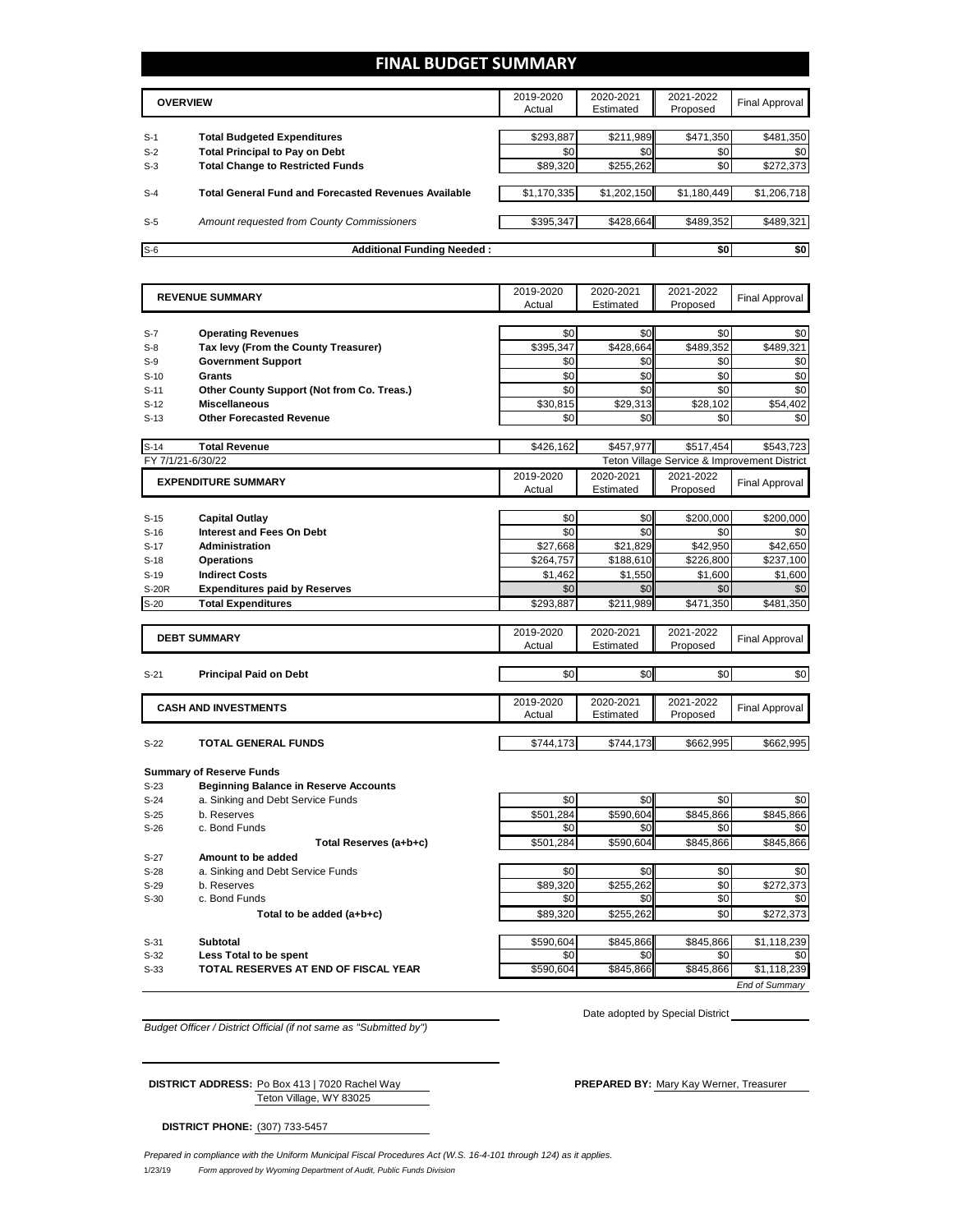# **Final Budget**

Teton Village Service & Improvement District **NAME OF DISTRICT/BOARD**

**FYE** 6/30/2022

|           | PROPERTY TAXES AND ASSESSMENTS                 |                                 |                     |                        |                       |                       |
|-----------|------------------------------------------------|---------------------------------|---------------------|------------------------|-----------------------|-----------------------|
|           |                                                |                                 |                     |                        |                       |                       |
|           |                                                | <b>DOA Chart</b><br>of Accounts | 2019-2020<br>Actual | 2020-2021<br>Estimated | 2021-2022<br>Proposed | <b>Final Approval</b> |
| $R-1$     | <b>Property Taxes and Assessments Received</b> |                                 |                     |                        |                       |                       |
| $R-1.1$   | Tax Levy (From the County Treasurer)           | 4001<br>4005                    | \$395,347           | \$428,664              | \$489,352             | \$489,321             |
| $R-1.2$   | Other County Support (see note on the right)   |                                 |                     |                        |                       |                       |
|           | <b>FORECASTED REVENUE</b>                      |                                 |                     |                        |                       |                       |
|           |                                                | <b>DOA Chart</b><br>of Accounts | 2019-2020<br>Actual | 2020-2021<br>Estimated | 2021-2022<br>Proposed | <b>Final Approval</b> |
| $R-2$     | <b>Revenues from Other Governments</b>         |                                 |                     |                        |                       |                       |
| $R - 2.1$ | State Aid                                      | 4211                            |                     |                        |                       |                       |
|           | R-2.2 Additional County Aid (non-treasurer)    | 4237                            |                     |                        |                       |                       |
|           | R-2.3 City (or Town) Aid                       | 4237                            |                     |                        |                       |                       |
| $R - 2.4$ | Other (Specify)                                | 4237                            |                     |                        |                       |                       |
| $R - 2.5$ | <b>Total Government Support</b>                |                                 | \$0                 | \$0                    | \$0                   | \$0                   |
| $R-3$     | <b>Operating Revenues</b>                      |                                 |                     |                        |                       |                       |
| $R - 3.1$ | <b>Customer Charges</b>                        | 4300                            |                     |                        |                       |                       |
|           | R-3.2 Sales of Goods or Services               | 4300                            |                     |                        |                       |                       |
|           | R-3.3 Other Assessments                        | 4503                            |                     |                        |                       |                       |
| $R - 3.4$ | <b>Total Operating Revenues</b>                |                                 | \$0                 | $\frac{6}{3}$          | \$0                   | \$0                   |
| $R-4$     | Grants                                         |                                 |                     |                        |                       |                       |
| $R - 4.1$ | <b>Direct Federal Grants</b>                   | 4201                            |                     |                        |                       |                       |
|           | R-4.2 Federal Grants thru State Agencies       | 4201                            |                     |                        |                       |                       |
|           | R-4.3 Grants from State Agencies               | 4211                            |                     |                        |                       |                       |
| $R - 4.4$ | <b>Total Grants</b>                            |                                 | \$0                 | \$0                    | \$0                   | \$0                   |
| $R-5$     | <b>Miscellaneous Revenue</b>                   |                                 |                     |                        |                       |                       |
| $R - 5.1$ | Interest                                       | 4501                            | \$12,145            | \$4,225                | \$2,000               | \$2,000               |
|           | R-5.2 Other: Specify<br>Violations             | 4500                            | \$100               | \$0                    | \$0                   |                       |
| $R-5.3$   | Other: See Additional                          |                                 | \$18,570            | \$25,088               | \$26,102              | \$52,402              |
| $R-5.4$   | <b>Total Miscellaneous</b>                     |                                 | \$30,815            | \$29,313               | \$28,102              | \$54,402              |
| $R - 5.5$ | <b>Total Forecasted Revenue</b>                |                                 | \$30,815            | \$29,313               | \$28,102              | \$54,402              |
| $R-6$     | <b>Other Forecasted Revenue</b>                |                                 |                     |                        |                       |                       |
| $R-6.1$   | a. Other past due as estimated by Co. Treas.   | 4004                            |                     |                        |                       |                       |
| $R-6.2$   | b. Other forecasted revenue (specify):         |                                 |                     |                        |                       |                       |
| $R-6.3$   |                                                | 4500                            |                     |                        |                       |                       |
| $R-6.4$   |                                                | 4500                            |                     |                        |                       |                       |
| $R - 6.5$ |                                                |                                 |                     |                        |                       |                       |
| $R-6.6$   | Total Other Forecasted Revenue (a+b)           |                                 | \$0                 | \$0                    | \$0                   | \$0                   |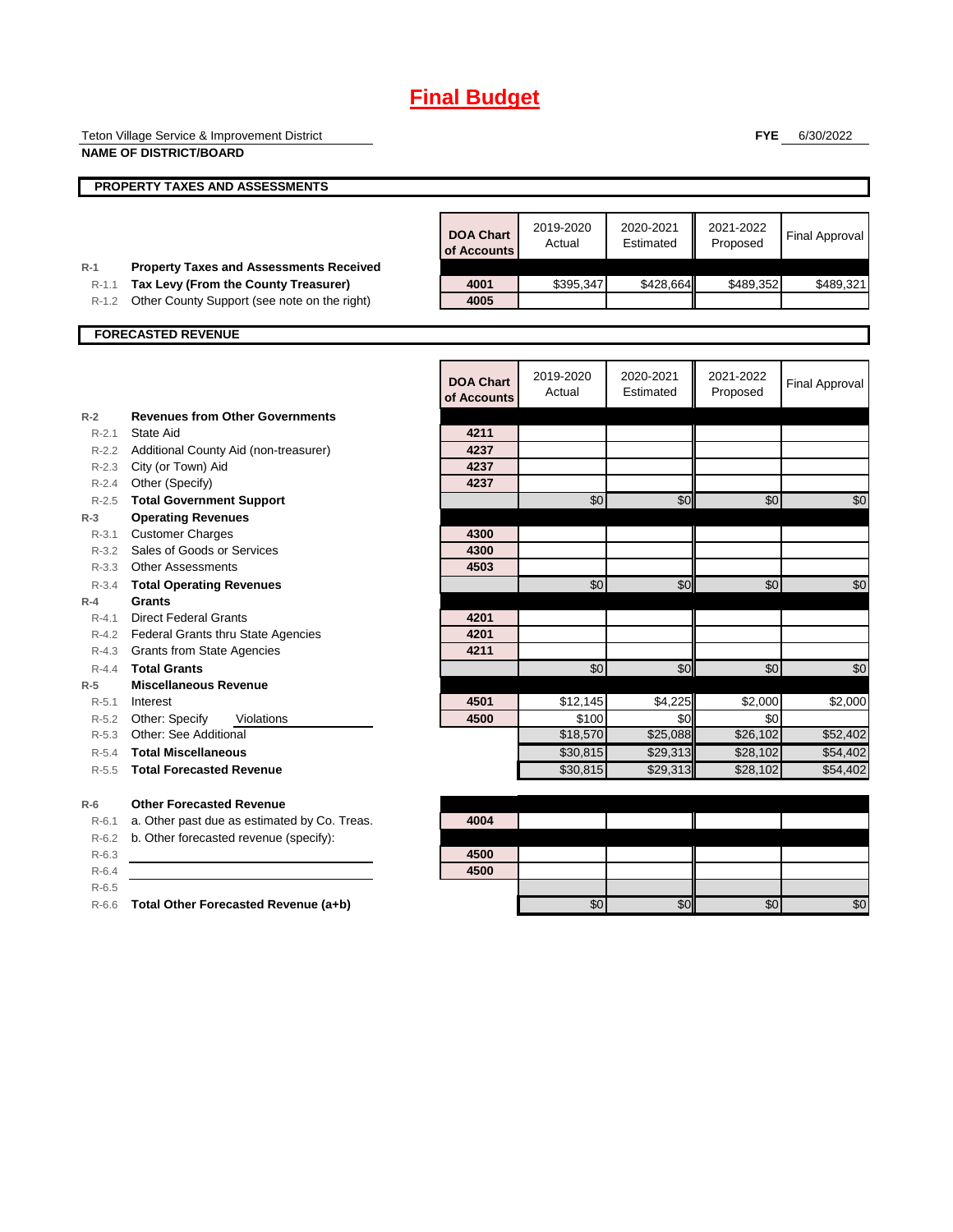### **CAPITAL OUTLAY BUDGET**

|           |                              | <u>UI RUUUL</u> |
|-----------|------------------------------|-----------------|
| $E-1$     | <b>Capital Outlay</b>        |                 |
| $E - 1.1$ | <b>Real Property</b>         | 6201            |
| $E - 1.2$ | Vehicles                     | 6210            |
| $E-1.3$   | <b>Office Equipment</b>      | 6211            |
| $E - 1.4$ | Other (Specify)              |                 |
| $E - 1.5$ | Road Resurfacing/Chip & Seal | 6200            |
| $E - 1.6$ |                              | 6200            |
| $E - 1.7$ |                              |                 |
| $E - 1.8$ | <b>TOTAL CAPITAL OUTLAY</b>  |                 |
|           |                              |                 |

|           |                              | <b>DOA Chart</b><br>of Accounts | 2019-2020<br>Actual | 2020-2021<br>Estimated | 2021-2022<br>Proposed | Final Approval |
|-----------|------------------------------|---------------------------------|---------------------|------------------------|-----------------------|----------------|
|           | <b>Capital Outlay</b>        |                                 |                     |                        |                       |                |
| $E - 1.1$ | <b>Real Property</b>         | 6201                            |                     |                        |                       |                |
| $E - 1.2$ | Vehicles                     | 6210                            |                     |                        |                       |                |
| $E - 1.3$ | Office Equipment             | 6211                            |                     |                        |                       |                |
| $E - 1.4$ | Other (Specify)              |                                 |                     |                        |                       |                |
| $E-1.5$   | Road Resurfacing/Chip & Seal | 6200                            |                     |                        | \$200,000             | \$200,000      |
| $E-1.6$   |                              | 6200                            |                     |                        |                       |                |
| $E - 1.7$ |                              |                                 |                     |                        |                       |                |
| $E-1.8$   | <b>TOTAL CAPITAL OUTLAY</b>  |                                 | \$0                 | \$0                    | \$200,000             | \$200,000      |

#### **ADMINISTRATION BUDGET**

|           |                                      | <b>DOA Chart</b><br>of Accounts | 2019-2020<br>Actual | 2020-2021<br>Estimated | 2021-2022<br>Proposed | <b>Final Approval</b> |
|-----------|--------------------------------------|---------------------------------|---------------------|------------------------|-----------------------|-----------------------|
| $E-2$     | <b>Personnel Services</b>            |                                 |                     |                        |                       |                       |
| $E - 2.1$ | Administrator                        | 7002                            | \$5,312             | \$4,200                | \$8,000               | \$8,000               |
| $E - 2.2$ | Secretary                            | 7003                            |                     |                        |                       |                       |
| $E - 2.3$ | Clerical                             | 7004                            |                     |                        |                       |                       |
| $E - 2.4$ | Other (Specify)                      |                                 |                     |                        |                       |                       |
| $E - 2.5$ |                                      | 7005                            |                     |                        |                       |                       |
| $E - 2.6$ |                                      | 7005                            |                     |                        |                       |                       |
| $E - 2.7$ |                                      |                                 |                     |                        |                       |                       |
| $E-3$     | <b>Board Expenses</b>                |                                 |                     |                        |                       |                       |
| $E - 3.1$ | Travel                               | 7011                            |                     |                        |                       |                       |
| $E - 3.2$ | Mileage                              | 7012                            |                     |                        |                       |                       |
| $E - 3.3$ | Other (Specify)                      |                                 |                     |                        |                       |                       |
| $E - 3.4$ |                                      | 7013                            |                     |                        |                       |                       |
| $E - 3.5$ |                                      | 7013                            |                     |                        |                       |                       |
| $E - 3.6$ |                                      |                                 |                     |                        |                       |                       |
| $E-4$     | <b>Contractual Services</b>          |                                 |                     |                        |                       |                       |
| $E - 4.1$ | Legal                                | 7021                            | \$1,838             | \$2,000                | \$6,000               | \$6,000               |
| $E - 4.2$ | Accounting/Auditing                  | 7022                            | \$3,195             | $\overline{$3,140}$    | \$3,500               | \$3,500               |
| $E - 4.3$ | Other (Specify)                      |                                 |                     |                        |                       |                       |
| $E - 4.4$ | <b>Engineering Fees</b>              | 7023                            | \$10,041            | \$6,500                | \$10,000              | \$10,000              |
| $E - 4.5$ |                                      | 7023                            |                     |                        |                       |                       |
| $E-4.6$   |                                      |                                 |                     |                        |                       |                       |
| $E-5$     | <b>Other Administrative Expenses</b> |                                 |                     |                        |                       |                       |
| $E - 5.1$ | <b>Office Supplies</b>               | 7031                            | \$847               | \$180                  | \$1,600               | $\overline{$1,600}$   |
| $E-5.2$   | Office equipment, rent & repair      | 7032                            | \$1,244             | \$0                    | \$2,000               | \$2,000               |
| $E - 5.3$ | Education                            | 7033                            | \$0                 | \$0                    | \$0                   |                       |
| $E - 5.4$ | Registrations                        | 7034                            | \$0                 | \$0                    | \$0                   |                       |
| $E-5.5$   | Other (Specify)                      |                                 |                     |                        |                       |                       |
| $E-5.6$   | Postage & Freight                    | 7035                            | \$35                | \$180                  | \$500                 | \$500                 |
| $E - 5.7$ | <b>Rent Expense</b>                  | 7035                            | \$3,000             | \$3,000                | \$3,000               | \$3,000               |
| $E - 5.8$ | see additional details               |                                 | \$2,156             | \$2,629                | \$8,350               | \$8,050               |
| $E-6$     | <b>TOTAL ADMINISTRATION</b>          |                                 | \$27,668            | \$21,829               | \$42,950              | \$42,650              |

 $\blacksquare$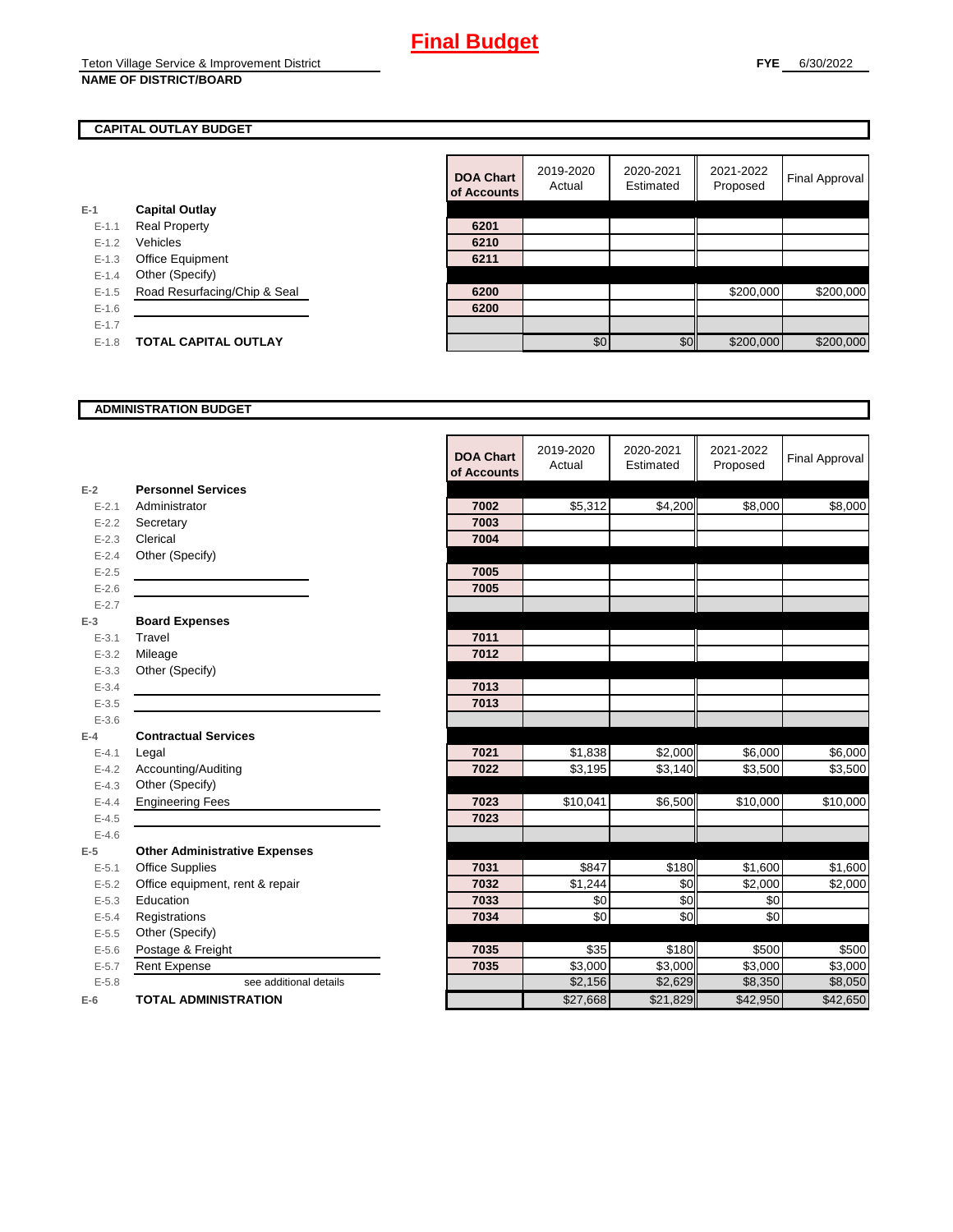### **OPERATIONS BUDGET**

|            |                                        | <b>DOA Chart</b><br>of Accounts | 2019-2020<br>Actual | 2020-2021<br>Estimated | 2021-2022<br>Proposed | <b>Final Approval</b> |
|------------|----------------------------------------|---------------------------------|---------------------|------------------------|-----------------------|-----------------------|
| $E-7$      | <b>Personnel Services</b>              |                                 |                     |                        |                       |                       |
| $E - 7.1$  | Wages--Operations                      | 7202                            |                     |                        |                       |                       |
| $E - 7.2$  | <b>Service Contracts</b>               | 7203                            |                     |                        |                       |                       |
| $E - 7.3$  | Other (Specify)                        |                                 |                     |                        |                       |                       |
| $E - 7.4$  | Hourly/Temp Services                   | 7204                            | \$3,121             | \$3,500                | \$4,000               | \$4,000               |
| $E - 7.5$  | Director Of Public Works               | 7204                            | \$23,361            | \$19,849               | \$16,000              | \$26,000              |
| $E - 7.6$  |                                        |                                 |                     |                        |                       |                       |
| $E-8$      | <b>Travel</b>                          |                                 |                     |                        |                       |                       |
| $E - 8.1$  | Mileage                                | 7211                            |                     |                        |                       | \$300                 |
| $E - 8.2$  | Other (Specify)                        |                                 |                     |                        |                       |                       |
| $E - 8.3$  |                                        | 7212                            |                     |                        |                       |                       |
| $E - 8.4$  |                                        | 7212                            |                     |                        |                       |                       |
| $E - 8.5$  |                                        |                                 |                     |                        |                       |                       |
| $E-9$      | <b>Operating supplies (List)</b>       |                                 |                     |                        |                       |                       |
| $E - 9.1$  | Signs-Road, Parks                      | 7220                            | \$15,267            | \$3,000                | \$10,000              | \$10,000              |
| $E - 9.2$  | Gas & Vehicle                          | 7220                            | \$1,893             | \$1,800                | \$1,800               | \$1,800               |
| $E - 9.3$  |                                        | 7220                            |                     |                        |                       |                       |
| $E - 9.4$  |                                        | 7220                            |                     |                        |                       |                       |
| $E-9.5$    |                                        |                                 |                     |                        |                       |                       |
| $E-10$     | <b>Program Services (List)</b>         |                                 |                     |                        |                       |                       |
| $E - 10.1$ | Road Repair/Maintenance                | 7230                            | \$32,798            | \$10,000               | \$10,000              | \$10,000              |
| $E-10.2$   | <b>Weed Control</b>                    | 7230                            | \$1,243             | \$1,750                | \$2,000               | \$2,000               |
| $E-10.3$   | Landscaping                            | 7230                            | \$6,475             | \$6,500                | \$8,000               | \$8,000               |
| $E-10.4$   | Maintain Culverts/Drainage             | 7230                            | \$3,736             | \$8,000                | \$8,000               | \$8,000               |
| $E-10.5$   | see additional details                 |                                 | \$17,572            | \$16,500               | \$22,000              | \$22,000              |
| $E-11$     | <b>Contractual Arrangements (List)</b> |                                 |                     |                        |                       |                       |
| $E-11.1$   | Snow Removal Maintenance               | 7400                            | \$97,199            | \$100,000              | \$110,000             | \$110,000             |
| $E-11.2$   |                                        | 7400                            |                     |                        |                       |                       |
| $E-11.3$   |                                        | 7400                            |                     |                        |                       |                       |
| $E-11.4$   |                                        | 7400                            |                     |                        |                       |                       |
| $E-11.5$   |                                        |                                 |                     |                        |                       |                       |
| $E-12$     | <b>Other operations (Specify)</b>      |                                 |                     |                        |                       |                       |
| $E-12.1$   | Maintenance Parcel O & M               | 7450                            | \$8,204             | \$5,500                | \$10,000              | \$10,000              |
|            | E-12.2 Maintenance Lot Project         | 7450                            | \$2,776             | \$0                    | \$10,000              | \$10,000              |
| $E-12.3$   | Grainte Loop Drainage Project          | 7450                            | \$44,234            | \$6,211                | \$5,000               | \$5,000               |
| $E-12.4$   | Road Right-Of-Way Maintenance          | 7450                            | \$6,879             | \$6,000                | \$10,000              | \$10,000              |
| $E-12.5$   |                                        |                                 |                     |                        |                       |                       |
| $E-13$     | <b>TOTAL OPERATIONS</b>                |                                 | \$264,757           | \$188,610              | \$226,800             | \$237,100             |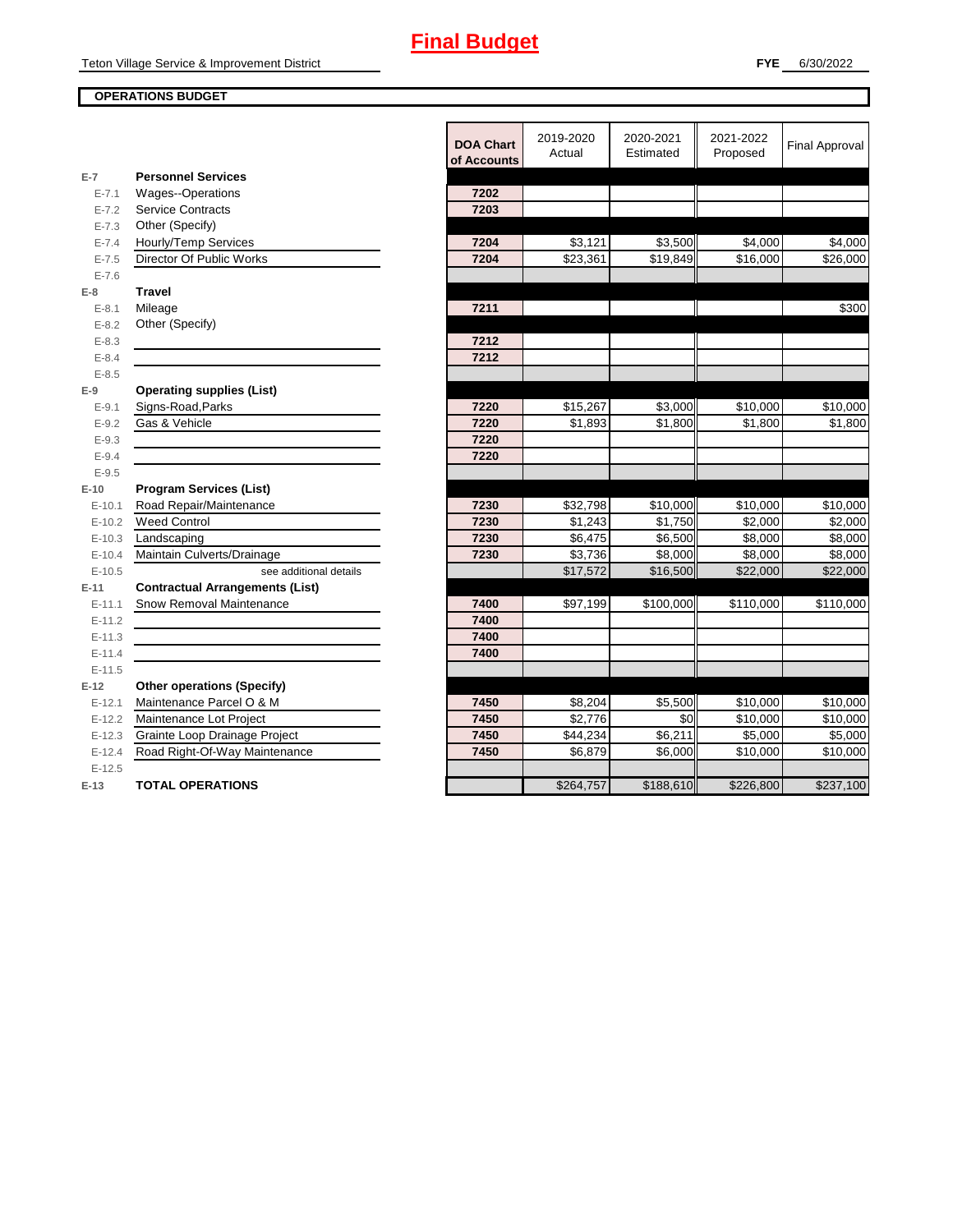## **Final Budget**

#### **INDIRECT COSTS BUDGET**

|          |                              | <b>DOA Chart</b><br>of Accounts | 2019-2020<br>Actual | 2020-2021<br>Estimated | 2021-2022<br>Proposed | Final Approval |
|----------|------------------------------|---------------------------------|---------------------|------------------------|-----------------------|----------------|
| $E-14$   | Insurance                    |                                 |                     |                        |                       |                |
| $E-14.1$ | Liability                    | 7502                            | \$500               | \$500                  | \$500                 | \$500          |
| $E-14.2$ | Buildings and vehicles       | 7503                            | \$512               | \$550                  | \$600                 | \$600          |
| $E-14.3$ | Equipment                    | 7504                            |                     |                        |                       |                |
| $E-14.4$ | Other (Specify)              |                                 |                     |                        |                       |                |
| $E-14.5$ | <b>Surety Bonds</b>          | 7505                            | \$450               | \$500                  | \$500                 | \$500          |
| $E-14.6$ |                              | 7505                            |                     |                        |                       |                |
| $E-14.7$ |                              |                                 |                     |                        |                       |                |
| $E-15$   | Indirect payroll costs:      |                                 |                     |                        |                       |                |
| $E-15.1$ | FICA (Social Security) taxes | 7511                            |                     |                        |                       |                |
| $E-15.2$ | <b>Workers Compensation</b>  | 7512                            |                     |                        |                       |                |
| $E-15.3$ | <b>Unemployment Taxes</b>    | 7513                            |                     |                        |                       |                |
| $E-15.4$ | Retirement                   | 7514                            |                     |                        |                       |                |
| $E-15.5$ | <b>Health Insurance</b>      | 7515                            |                     |                        |                       |                |
| $E-15.6$ | Other (Specify)              |                                 |                     |                        |                       |                |
| $E-15.7$ |                              | 7516                            |                     |                        |                       |                |
| $E-15.8$ |                              | 7516                            |                     |                        |                       |                |
| $E-15.9$ |                              |                                 |                     |                        |                       |                |
|          |                              |                                 |                     |                        |                       |                |
| $E-17$   | <b>TOTAL INDIRECT COSTS</b>  |                                 | \$1,462             | \$1,550                | \$1,600               | \$1,600        |

### **DEBT SERVICE BUDGET**

| <b>DOA Chart</b><br>of Accounts | 2019-2020<br>Actual | 2020-2021<br>Estimated | 2021-2022<br>Proposed | <b>Final Approval</b> |
|---------------------------------|---------------------|------------------------|-----------------------|-----------------------|
|                                 |                     |                        |                       |                       |
| 6401                            |                     |                        |                       |                       |
| 6410                            |                     |                        |                       |                       |
| 6420                            |                     |                        |                       |                       |
|                                 | \$0                 |                        | \$0                   | \$0                   |

D-1.1 Principal

D-1.2 **Interest** 

D-1.3 **Fees** 

**D-2 TOTAL DEBT SERVICE**